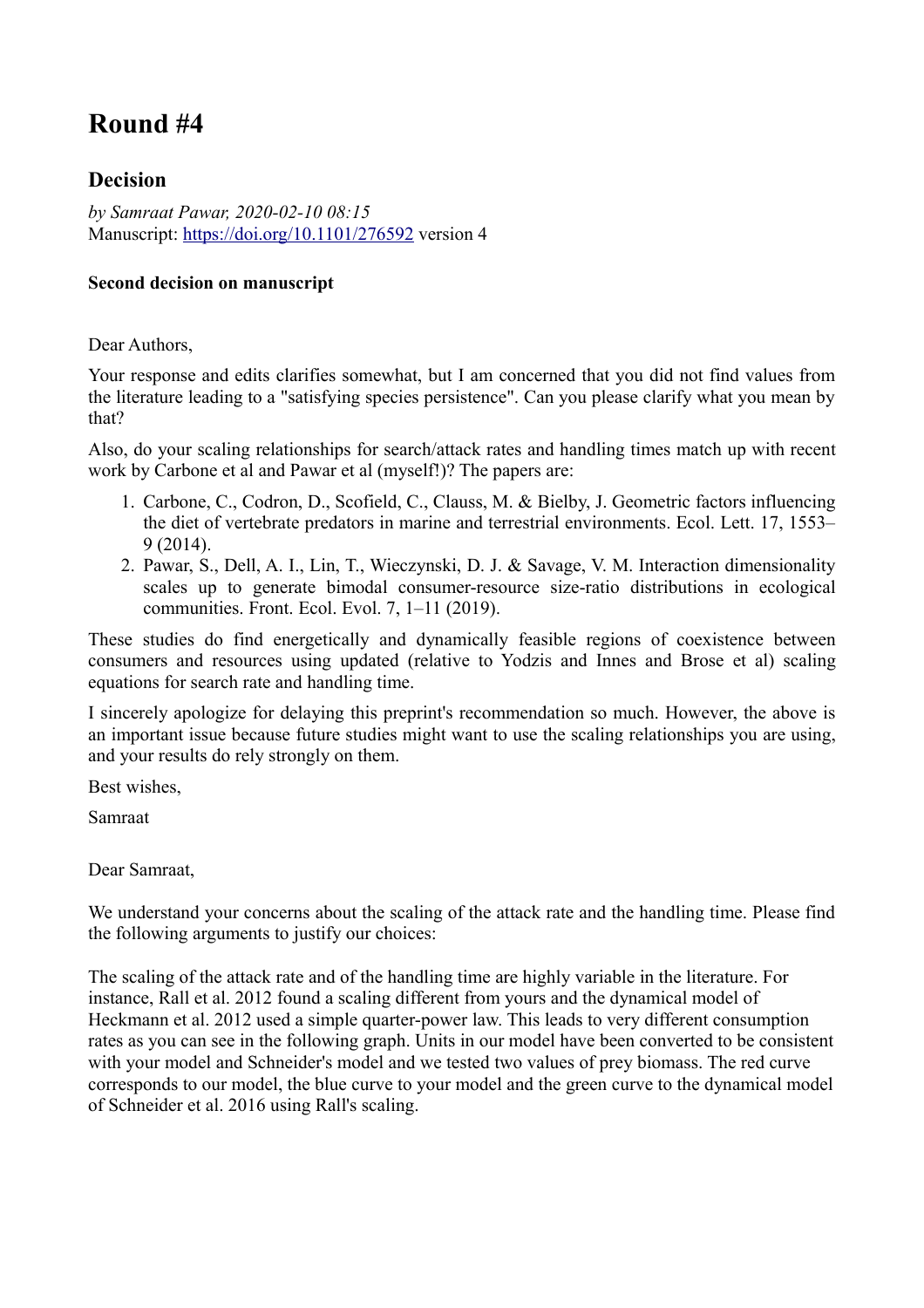

Instead of choosing one of them, we calculate the handling time from the maximum ingestion rate (Yodzis et Innes 1992; Brose, Williams, et Martinez 2006) to fit Petchey et al. 2008 expression and arbitrary select the scaling constant of the attack rate to get a sufficient species persistence and limit cycles. The dynamically feasible region you mention in your article only holds for simple systems with only one predator and one prey while multi-trophic food web models usually make species persistence harder to obtain (see Dougoud et al. 2018 for instance).

These differences in the scaling of attack rate and handling time have an impact on food web dynamics for sure (as shown in your paper (Pawar et al. 2019)) but these differences are not the point of our study. In fact, we aim to study the impact of nutrient cycling in food webs displaying limit cycles, which are common with allometric parametrisation (Brose, Williams, et Martinez 2006; Otto, Rall, et Brose 2007; Binzer et al. 2012).

We added several new figures in the supporting information (Appendix S3) to detail the impact of the attack rate allometric constant on the different regimes of food webs and on the effect of nutrient cycling:

"*In spite of the high variability of species persistence and species biomass CV representing different possible regimes (fixed points or limit cycles in Fig. S3-4F) depending on the values of the attack rate allometric constant a and the density dependent mortality rate allometric constant β, we do not see a significant difference between the responses of the C (with nutrient cycling) and the SC models (without nutrient cycling but with a simulated enrichment effect). Relative to the average values of species persistence (Fig. S3-4A) and biomass CV (Fig. S3-4B), the difference between the C and SC models are generally negligible (Fig. S3-4C and D). The significant differences occur only for species biomass CV when food webs are by the border between fixed point and limit cycle domains (Fig. S3-4F) as they can switch between food webs with only primary producers and food webs with consumers (Fig. S3-4E). Therefore, nutrient cycling mainly consists in an enrichment effect and weakly affects food web dynamics, whatever the value of the attack rate allometric constant a and the density dependent mortality rate allometric constant β. Thus, our results are robust to the arbitrary choice of these parameters.*" (l. 1150-1161).

We also refer to the impact of the scaling of the attack rate in the discussion:

"*For instance, the scaling of the attack rate with predator and prey body masses strongly determines the occurrence of limit cycles (Pawar et al., 2019) and varies a lot between studies (Rall et al., 2008; Pawar et al., 2012). However, such differences do not change our main results as the C and SC models respond similarly whatever the values of our scaling constants (Fig. S3-4 in the supporting information)*." (l.402-406)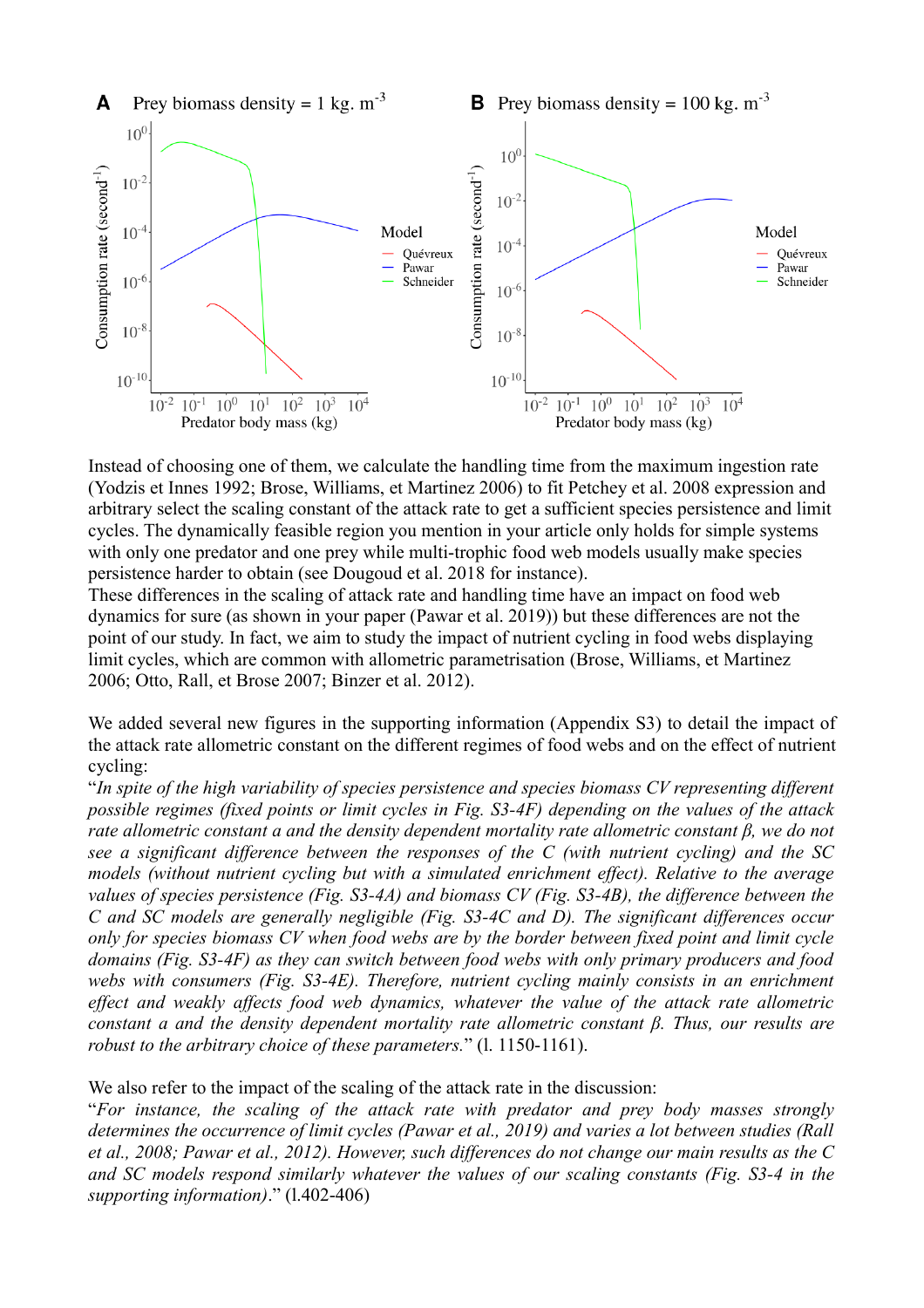

*Figure S3-4: Effects of the attack rate allometric constant a and the density dependent mortality rate allometric constant β on the average of the absolute value of the difference between the C and SC models for C) species persistence and D) species biomass CV. E) Average maximum trophic level. F) Regime of food webs that can display limit cycles or fixed points (average biomass CV lower than 10−4 ). When species persistence is mostly equal to zero, we consider that food webs collapse. Each square is the average of 100 simulated food webs (except for B), D) and E) where only data from persistent food webs are represented). The mineral nutrient input is*  $I = 40$ *, the fraction of direct recycling is*  $\delta = 0.2$  *and the decomposition rate of detritus d = 0.2. The red dots represent the combinations of parameters used in the main study (a = 0.1 and*  $\beta$  *= 0.001).* 

We hope this proved that our main results are not specific to the scaling of attack rate but describe the general response to nutrient cycling of food webs displaying limit cycles.

#### Best regards,

Pierre Quévreux, on behalf of the authors

- Binzer, A., C. Guill, U. Brose, et B. C. Rall. 2012. « The Dynamics of Food Chains under Climate Change and Nutrient Enrichment ». *Philosophical Transactions of the Royal Society B: Biological Sciences* 367 (1605): 2935-44. https://doi.org/10.1098/rstb.2012.0230.
- Brose, Ulrich, Richard J. Williams, et Neo D. Martinez. 2006. « Allometric scaling enhances stability in complex food webs ». *Ecology Letters* 9 (11): 1228-36. https://doi.org/10.1111/j.1461-0248.2006.00978.x.
- Dougoud, Michaël, Laura Vinckenbosch, Rudolf P. Rohr, Louis-Félix Bersier, et Christian Mazza. 2018. « The Feasibility of Equilibria in Large Ecosystems: A Primary but Neglected Concept in the Complexity-Stability Debate ». Édité par Mark M. Tanaka. *PLOS Computational Biology* 14 (2): e1005988. https://doi.org/10.1371/journal.pcbi.1005988.
- Heckmann, Lotta, Barbara Drossel, Ulrich Brose, et Christian Guill. 2012. « Interactive Effects of Body-Size Structure and Adaptive Foraging on Food-Web Stability: Body Size, Adaptivity and Food-Web Stability ». *Ecology Letters* 15 (3): 243-50. https://doi.org/10.1111/j.1461-